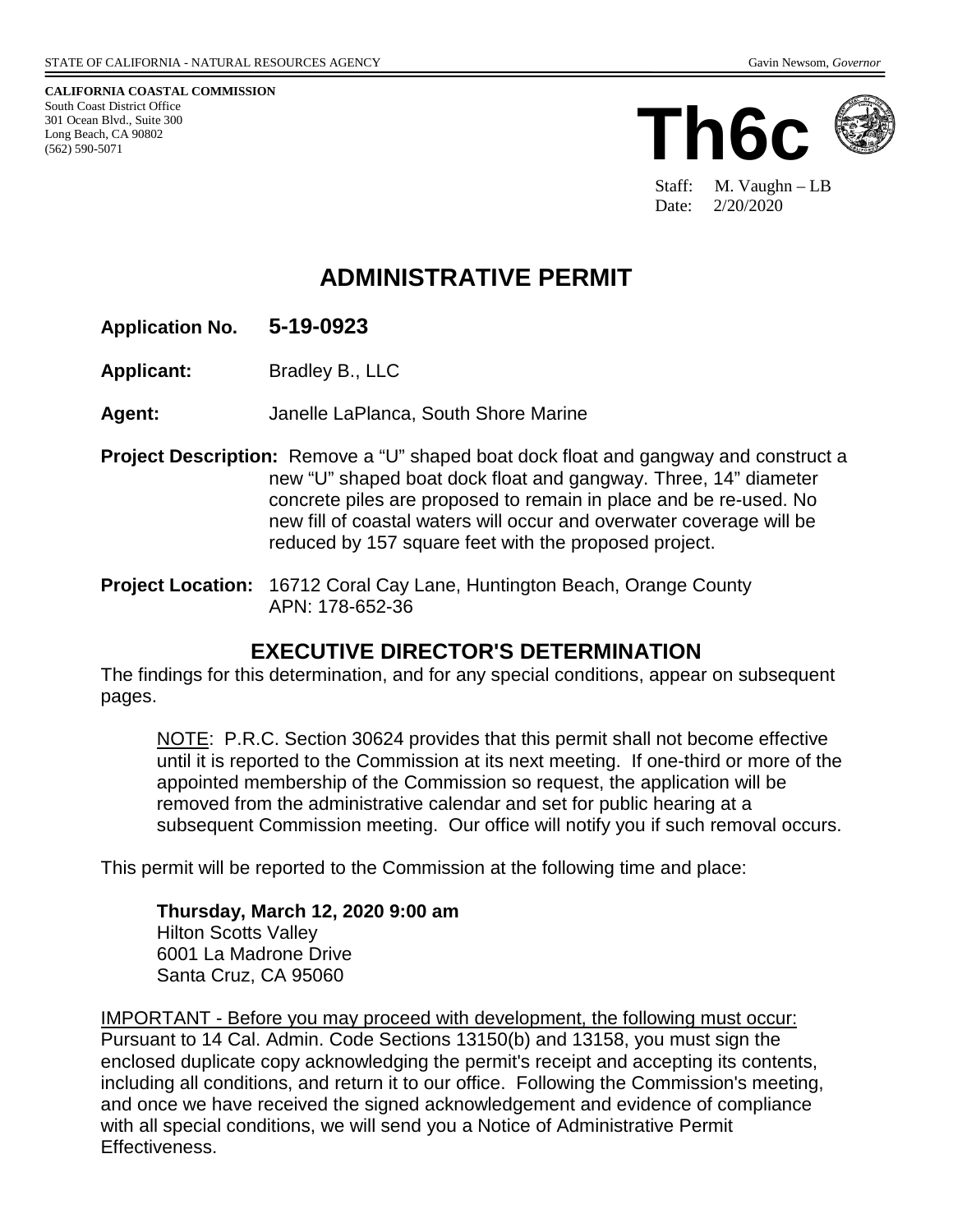#### **BEFORE YOU CAN OBTAIN ANY LOCAL PERMITS AND PROCEED WITH DEVELOPMENT, YOU MUST HAVE RECEIVED BOTH YOUR ADMINISTRATIVE PERMIT AND THE NOTICE OF PERMIT EFFECTIVENESS FROM THIS OFFICE.**

 JOHN AINSWORTH Executive Director

 By: Meg Vaughn Title: Coastal Program Analyst

### **STANDARD CONDITIONS**

This permit is granted subject to the following standard conditions:

- 1. **Notice of Receipt and Acknowledgment.** The permit is not valid and development shall not commence until a copy of the permit, signed by the permittee or authorized agent, acknowledging receipt of the permit and acceptance of the terms and conditions, is returned to the Commission office.
- 2. **Expiration.** If development has not commenced, the permit will expire two years from the date the Commission voted on the application. Development shall be pursued in a diligent manner and completed in a reasonable period of time. Application for extension of the permit must be made prior to the expiration date.
- 3. **Interpretation.** Any questions of intent or interpretation of any term or condition will be resolved by the Executive Director or the Commission.
- 4. **Assignment.** The permit may be assigned to any qualified person, provided assignee files with the Commission an affidavit accepting all terms and conditions of the permit.
- 5. **Terms and Conditions Run with the Land.** These terms and conditions shall be perpetual, and it is the intention of the Commission and the permittee to bind all future owners and possessors of the subject property to the terms and conditions.

#### **SPECIAL CONDITIONS: SEE PAGES SIX THROUGH TEN.**

#### **EXECUTIVE DIRECTOR'S DETERMINATION (continued):**

The Executive Director hereby determines that the proposed development is a category of development, which, pursuant to PRC Section 30624, qualifies for approval by the Executive Director through the issuance of an Administrative Permit. Subject to Standard and Special Conditions as attached, said development is in conformity with the provisions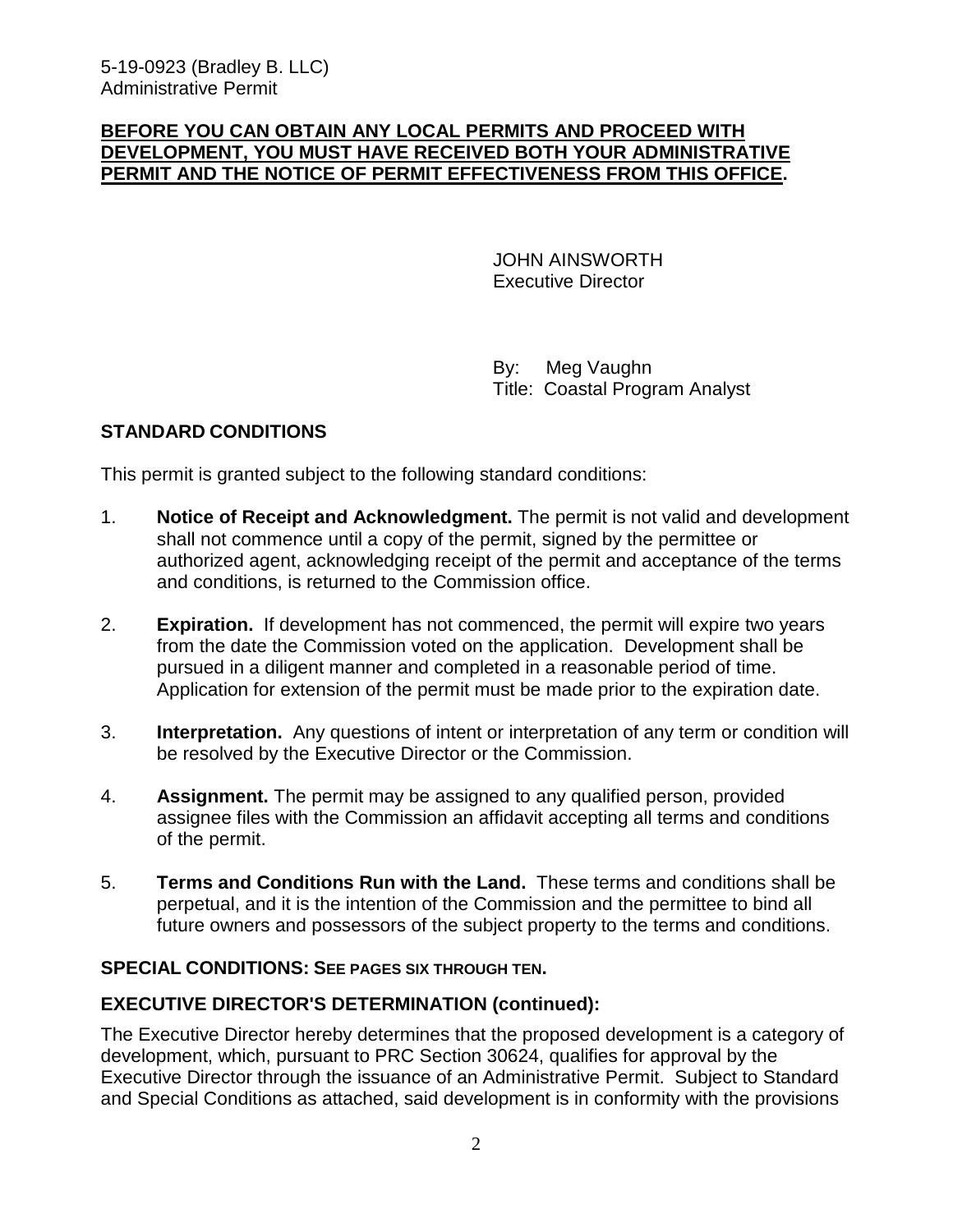of Chapter 3 of the Coastal Act of 1976 and will not have any significant impacts on the environment within the meaning of the California Environmental Quality Act. If located between the nearest public road and the sea, this development is in conformity with the public access and public recreation policies of Chapter 3.

# **FINDINGS FOR EXECUTIVE DIRECTOR'S DETERMINATION**

### **A. PROJECT DESCRIPTION**

The proposed project includes replacement of a "U" shaped boat dock float and gangway with construction of a new "U" shaped boat dock float and gangway. Because the three, 14" diameter concrete piles are proposed to remain in place and be re-used, no new fill of coastal waters will occur. The existing boat dock float and gangway result in 1,177 square feet of overwater coverage (**Exhibit 2**). The proposed boat dock float and gangway will result in 1,020 square feet of overwater coverage (**Exhibit 3**). No bottom disturbing activities are proposed and the new boat dock float and gangway will reduce overwater coverage by 157 square feet compared to the existing boat dock float and gangway.

The subject site is associated with the residentially zoned, harbor front lot at 16712 Coral Cay Lane, in Huntington Harbour in the City of Huntington Beach, Orange County (**Exhibit 1**). The proposed dock float is generally consistent with the size and configuration of similarly situated docks in the Huntington Harbour area, and is consistent with past Commission issued permits. The dock will be used for boating related purposes to serve the adjacent single-family residence. Single-family residences and associated private boat docks characterize the subject site and the surrounding area.

The existing piles will remain in place and be re-used. The new boat dock float will be constructed on land and floated into position. No anchoring or other bottom disturbing activities will occur. The new float and gangway will be connected to the existing piles using hand tools. Silt curtains will be utilized to control turbidity during all construction activities. Floating booms will be maintained around the project site during the entire construction process to capture any floating debris that may inadvertently enter the water. Divers will recover non-buoyant debris accidently discharged into the water as soon as possible after the loss. Floating debris will be removed from the water and disposed of properly. The contractor will ensure that no debris, rubbish, oil or petroleum products related to construction will be placed where they may be washed by rainfall or runoff into the water. All debris and trash generated by construction activities will be disposed of properly as soon as possible or at the end of each day.

The subject site was surveyed for eelgrass and *Caulerpa taxifolia* (Dive Works, 10/22/2019, (Survey)). The Survey found: "Eelgrass patches (*Zoster marina*) were observed outside on the border of the project area." The Survey concluded: "Proposed new dock system would not impact eelgrass patch documented in this survey which lies outside the project area adjacent to existing property line." (**Exhibit 4**). No impacts are expected to occur to eelgrass with the proposed project because the eelgrass in the project vicinity is located outside the proposed boat dock footprint, the proposed boat dock will re-use the existing piles and no piles will be removed or added, there will be no bottom disturbing activities, the area of overwater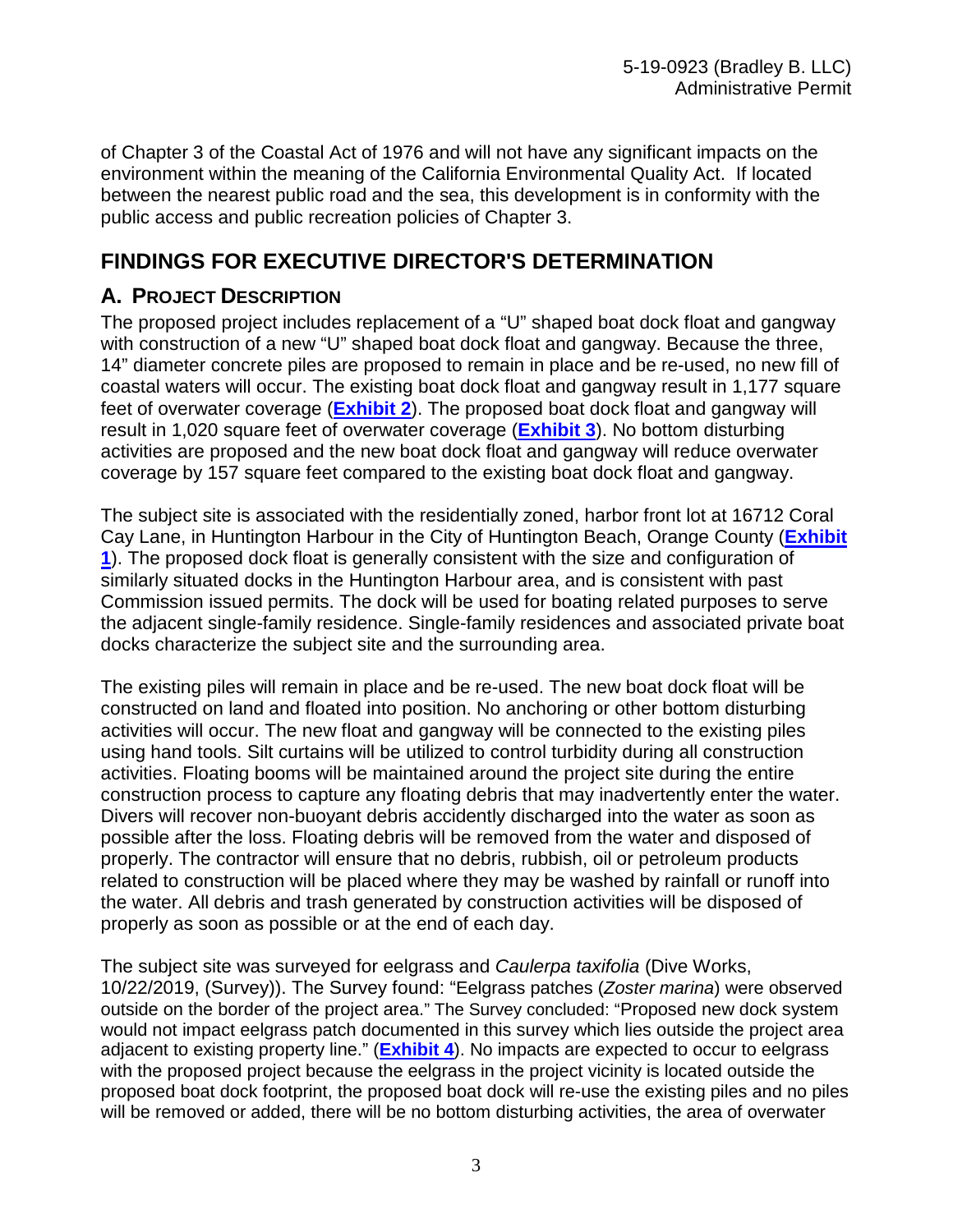coverage will be reduced, and the new boat dock float will be constructed on land and floated into place.

Eelgrass surveys completed during the active growth phase of eelgrass (typically March through October) are valid for 60 days with the exception of surveys completed in August – October, such as the subject survey. A survey completed in August - October is valid until the resumption of the following active growth phase (i.e., March 1). *Caulerpa taxifolia* surveys are valid for 90 days. The project is agendized for the March 11-13, 2020 Coastal Commission hearing, so the eelgrass survey is currently valid (as of the date of this staff report), but will have expired by the time of Commission action on this matter. The *Caulerpa taxifolia* survey has expired. Valid eelgrass and *Caulerpa taxifolia* surveys will be required prior to beginning of the boat dock replacement work. If the surveys reveal the presence of either eelgrass or *Caulerpa taxifolia*, additional steps will be required. Therefore, the Commission imposes **Special Conditions No. 2 and No. 3**, which identify the procedures necessary to be completed prior to beginning any construction. Also, if any *Caulerpa taxifolia* is found on the project site, **Special Condition No. 3** identifies the procedures necessary to be completed prior to beginning any construction.

The storage or placement of construction material, debris, or waste in a location where it could be discharged into coastal waters would result in an adverse effect on the marine environment. The proposed project includes measures to help ensure protection of coastal waters and marine resources during construction. To ensure that all impacts (pre- and post- construction) to water quality are minimized and to reduce the potential for construction related impacts on water quality, the Commission imposes **Special Condition No. 1**, which requires, but is not limited to, appropriate storage and handling of construction equipment and materials to minimize the potential of pollutants to enter coastal waters and the continued use and maintenance of post construction BMPs.

The subject site is located within the City of Huntington Beach, which has a certified Local Coastal Program (LCP). However, due to the project location seaward of the mean high tide line, the project is within an area of the Commission's retained permit jurisdiction and the standard of review for development within the Commission's original permit jurisdiction is Chapter 3 of the Coastal Act. The City's certified LCP is advisory in nature and may provide guidance for development. The proposed development is consistent with the City's certified LCP, specifically with Implementation Plan Chapter 213 Open Space District, which allows private boat docks abutting residential uses in Huntington Harbour in the Open Space Water Recreation zone. The City of Huntington Beach reviewed the proposed plans and issued an Approval-in-Concept dated 6/5/2019 from the Planning Department. In addition, the Public Works Department issued Harbor Permit No. 1331 on 6/5/2019 for the proposed boat dock project.

The proposed dock is located in the water area bayward of the associated single family residence. The proposed development would occur on the Main Channel in Huntington Harbour. The Main Channel is owned and administered by the California State Lands Commission (SLC). Development in this area requires review and approval from SLC,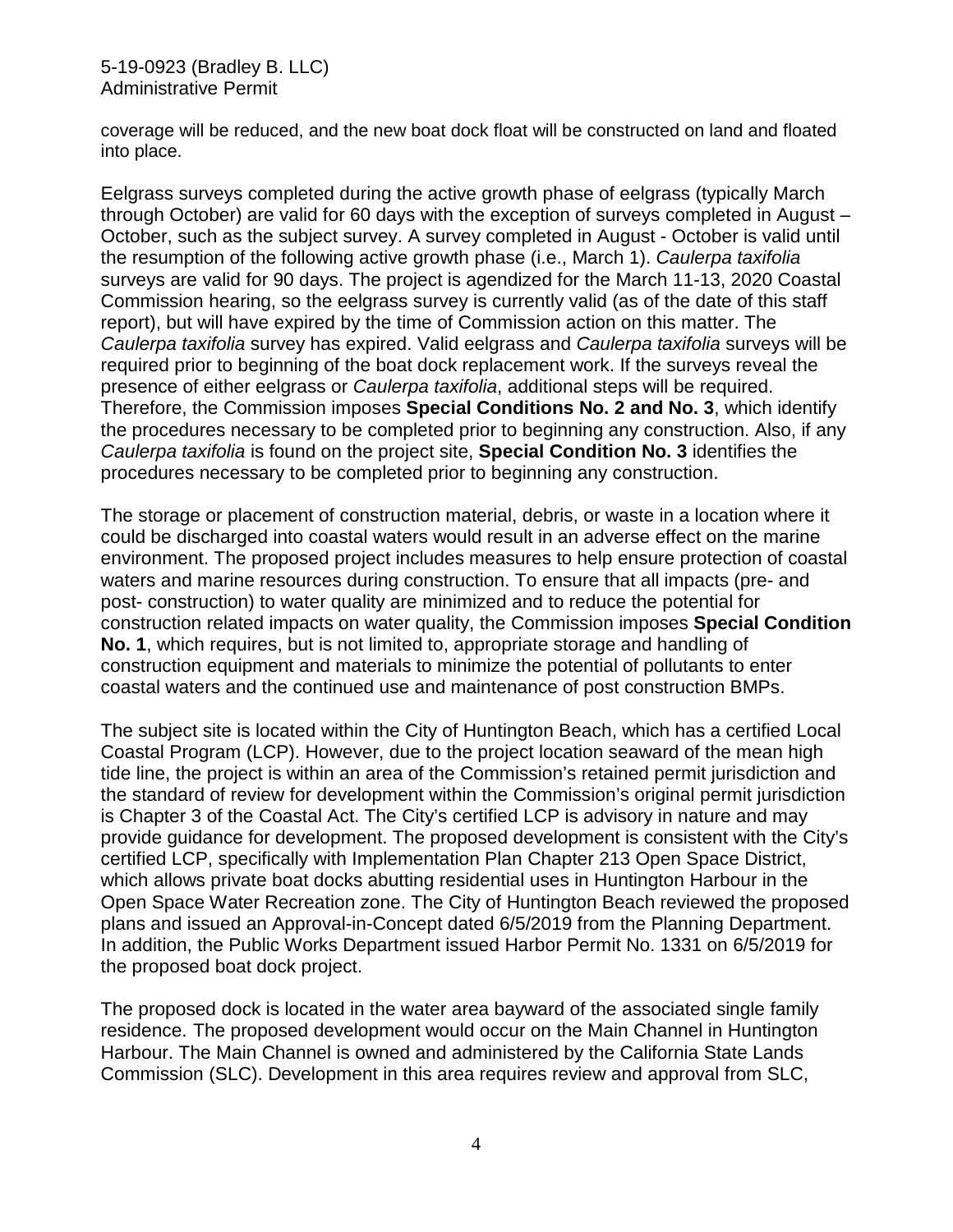typically in the form of a lease agreement. The applicant has obtained a valid lease agreement from the SLC for the subject boat dock.

Currently, there is no direct public pedestrian access to public tidelands through the private residential lot at the subject site. The nearest public access to harbor waters is located at the public harbor beach located on Pacific Coast Highway opposite the end of  $11<sup>th</sup>$  Street in Sunset Beach, approximately 1500 feet southwest of the subject site. In addition, Sunset Beach, a sandy, ocean-fronting public beach, is located approximately 2,000 feet southwest of the subject site. Therefore, the proposed project will not result in any new adverse impacts to public access. In order to preserve and maintain access to the public tidelands, **Special Condition No.** 4 is imposed stating that the approval of a coastal development permit for the project does not waive any public rights or interest that exist or may exist on the property.

### **B. MARINE RESOURCES**

The proposed recreational boat dock development and its associated structures are an allowable and encouraged marine related use. The project design includes the minimum sized pilings and the minimum number of pilings necessary for structural stability. There are no feasible less environmentally damaging alternatives available. As conditioned, the project is not expected to adversely impact eelgrass beds or contribute to the dispersal of the invasive aquatic algae, *Caulerpa taxifolia*. Further, as proposed and conditioned, the project, which is to be used solely for recreational boating purposes, conforms to Sections 30224 and 30233 of the Coastal Act.

## **C. WATER QUALITY**

The proposed work will be occurring on, within, or adjacent to coastal waters. The storage or placement of construction material, debris, or waste in a location where it could be discharged into coastal waters would result in an adverse effect on the marine environment. To reduce the potential for construction related impacts on water quality, the Commission imposes special conditions requiring, but not limited to, the appropriate storage and handling of construction equipment and materials to minimize the potential of pollutants to enter coastal waters. To reduce the potential for post-construction impacts to water quality, the Commission requires the continued use and maintenance of post construction BMPs. As conditioned, the Commission finds that the development conforms to Sections 30230 and 30231 of the Coastal Act.

# **D. PUBLIC ACCESS**

The proposed development will not affect the public's ability to gain access to, and/or to make use of, the coast and nearby recreational facilities. Therefore, as conditioned the development conforms with Sections 30210 through 30214, Sections 30220 through 30224, and 30252 of the Coastal Act.

# **E. LOCAL COASTAL PROGRAM (LCP)**

An LCP for the City of Huntington Beach was effectively certified in March 1985. However, the proposed development is occurring within an area of the Commission's original permit jurisdiction, due to the project location seaward of the mean high tide line. Consequently,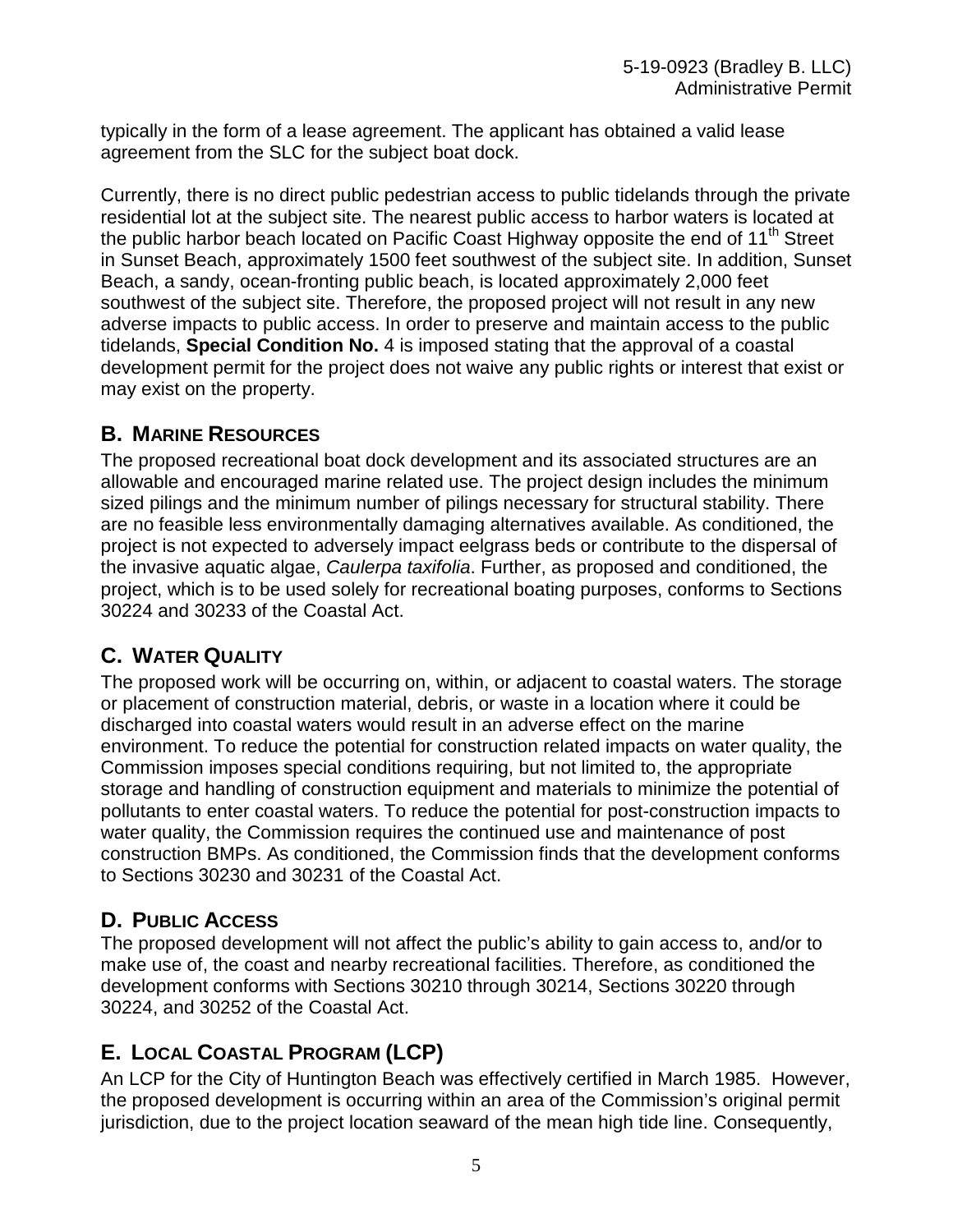5-19-0923 (Bradley B. LLC) Administrative Permit

the standard of review is the Coastal Act and the City's LCP may be used as guidance. As conditioned, the proposed development is consistent with Chapter 3 policies of the Coastal Act and with the certified LCP for the area.

## **F. CALIFORNIA ENVIRONMENTAL QUALITY ACT (CEQA)**

The City of Huntington Beach is the lead agency responsible for CEQA review. The City determined that the project qualifies for a CEQA exemption. Typically, projects are exempt from CEQA pursuant to section 15303 of the CEQA Guidelines when they consist of construction of limited numbers of new, small facilities or structures. As conditioned, there are no additional feasible alternatives or additional feasible mitigation measures available which will substantially lessen any significant adverse impact the activity would have on the environment. Therefore, the Commission finds that the proposed project, as conditioned to mitigate the identified possible impacts, is consistent with CEQA and the policies of the Coastal Act.

# **SPECIAL CONDITIONS**

This permit is granted subject to the following special conditions:

### **1. Water Quality**

- A. Construction Responsibilities and Debris Removal
	- (1) No demolition or construction materials, equipment, debris, or waste shall be placed or stored where it may enter sensitive habitat, receiving waters or a storm drain, or be subject to wave, wind, rain or tidal erosion and dispersion;
	- (2) Any and all debris resulting from demolition or construction activities, and any remaining construction material, shall be removed from the project site within 24 hours of completion of the project;
	- (3) Demolition or construction debris and sediment shall be removed from work areas each day that demolition or construction occurs to prevent the accumulation of sediment and other debris that may be discharged into coastal waters;
	- (4) Machinery or construction materials not essential for project improvements are prohibited at any time in the intertidal zone;
	- (5) If turbid conditions are generated during construction, a silt curtain shall be utilized to control turbidity;
	- (6) Floating booms shall be used to contain debris discharged into coastal waters and any debris discharged shall be removed as soon as possible but no later than the end of each day;
	- (7) Non buoyant debris discharged into coastal waters shall be recovered by divers as soon as possible after loss;
	- (8) All trash and debris shall be disposed in the proper trash and recycling receptacles at the end of every construction day;
	- (9) The applicant shall provide adequate disposal facilities for solid waste, including excess concrete, produced during demolition or construction;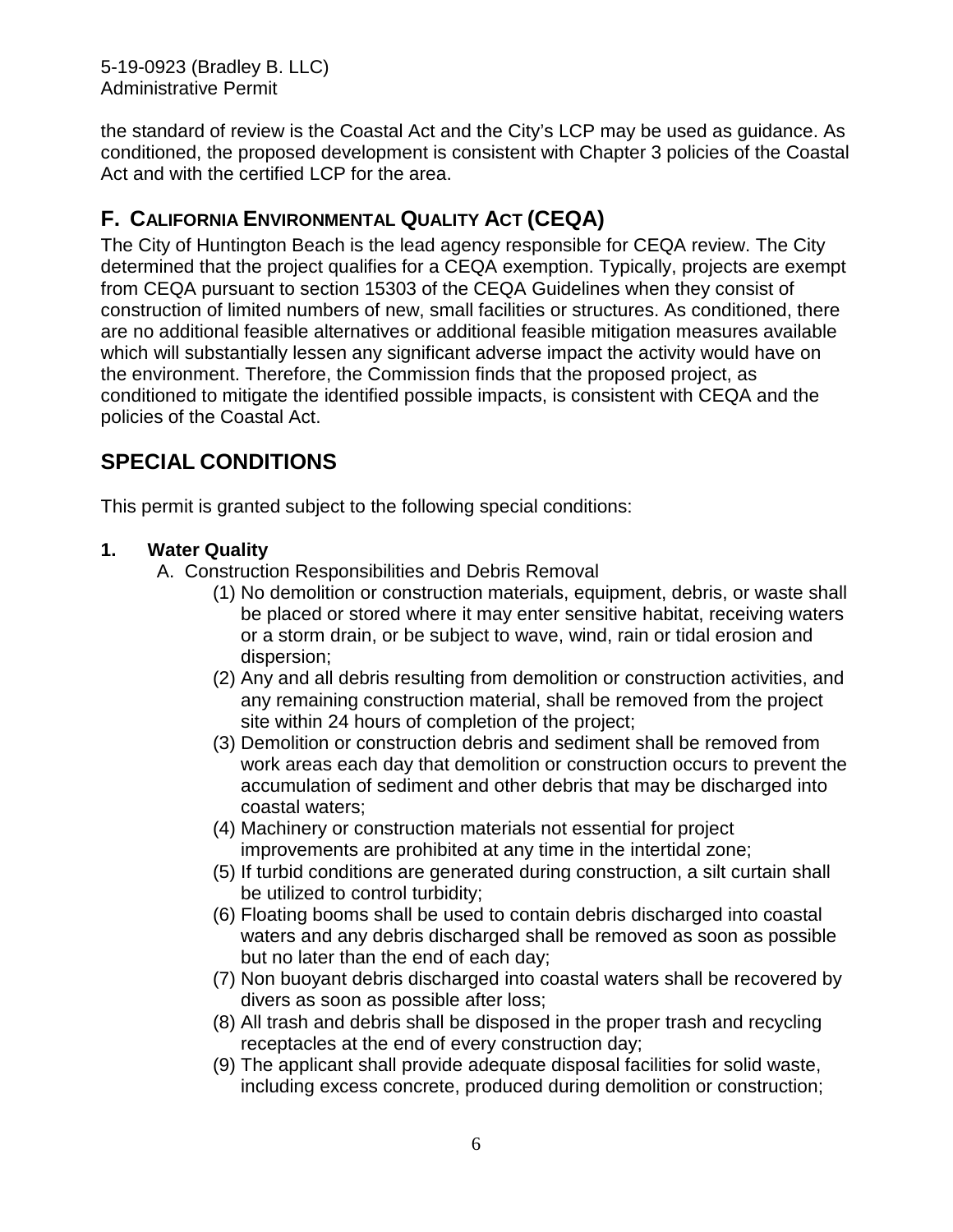- (10) Debris shall be disposed of at a legal disposal site or recycled at a recycling facility. If the disposal site is located in the coastal zone, a coastal development permit or an amendment to this permit shall be required before disposal can take place unless the Executive Director determines that no amendment or new permit is legally required;
- (11) All stock piles and construction materials shall be covered, enclosed on all sides, shall be located as far away as possible from drain inlets and any waterway, and shall not be stored in contact with the soil;
- (12) Machinery and equipment shall be maintained and washed in confined areas specifically designed to control runoff. Thinners or solvents shall not be discharged into sanitary or storm sewer systems;
- (13) The discharge of any hazardous materials into any receiving waters shall be prohibited;
- (14) Spill prevention and control measures shall be implemented to ensure the proper handling and storage of petroleum products and other construction materials. Measures shall include a designated fueling and vehicle maintenance area with appropriate berms and protection to prevent any spillage of gasoline or related petroleum products or contact with runoff. The area shall be located as far away from the receiving waters and storm drain inlets as possible;
- (15) Best Management Practices (BMPs) and Good Housekeeping Practices (GHPs) designed to prevent spillage and/or runoff of demolition or construction-related materials, and to contain sediment or contaminants associated with demolition or construction activity, shall be implemented prior to the on-set of such activity; and
- (16) All BMPs shall be maintained in a functional condition throughout the duration of construction activity.
- B. Best Management Practices Program

By acceptance of this permit the applicant agrees that the long-term water-borne berthing of boat(s) in the approved dock and/or boat slip shall be managed in a manner that protects water quality pursuant to the implementation of the following BMPs.

- (1) Boat Cleaning and Maintenance Measures:
	- a. In-water top-side and bottom-side boat cleaning shall minimize the discharge of soaps, paints, and debris;
	- b. In-the-water hull scraping or any process that occurs under water that results in the removal of paint from boat hulls shall be prohibited. Only detergents and cleaning components that are designated by the manufacturer as phosphate-free and biodegradable shall be used, and the amounts used minimized; and
	- c. The applicant shall minimize the use of detergents and boat cleaning and maintenance products containing ammonia, sodium hypochlorite, chlorinated solvents, petroleum distillates or lye.
- (2) Solid and Liquid Waste Management Measures:
	- a. All trash, recyclables, and hazardous wastes or potential water contaminants, including old gasoline or gasoline with water, absorbent materials, oily rags, lead acid batteries, anti-freeze, waste diesel,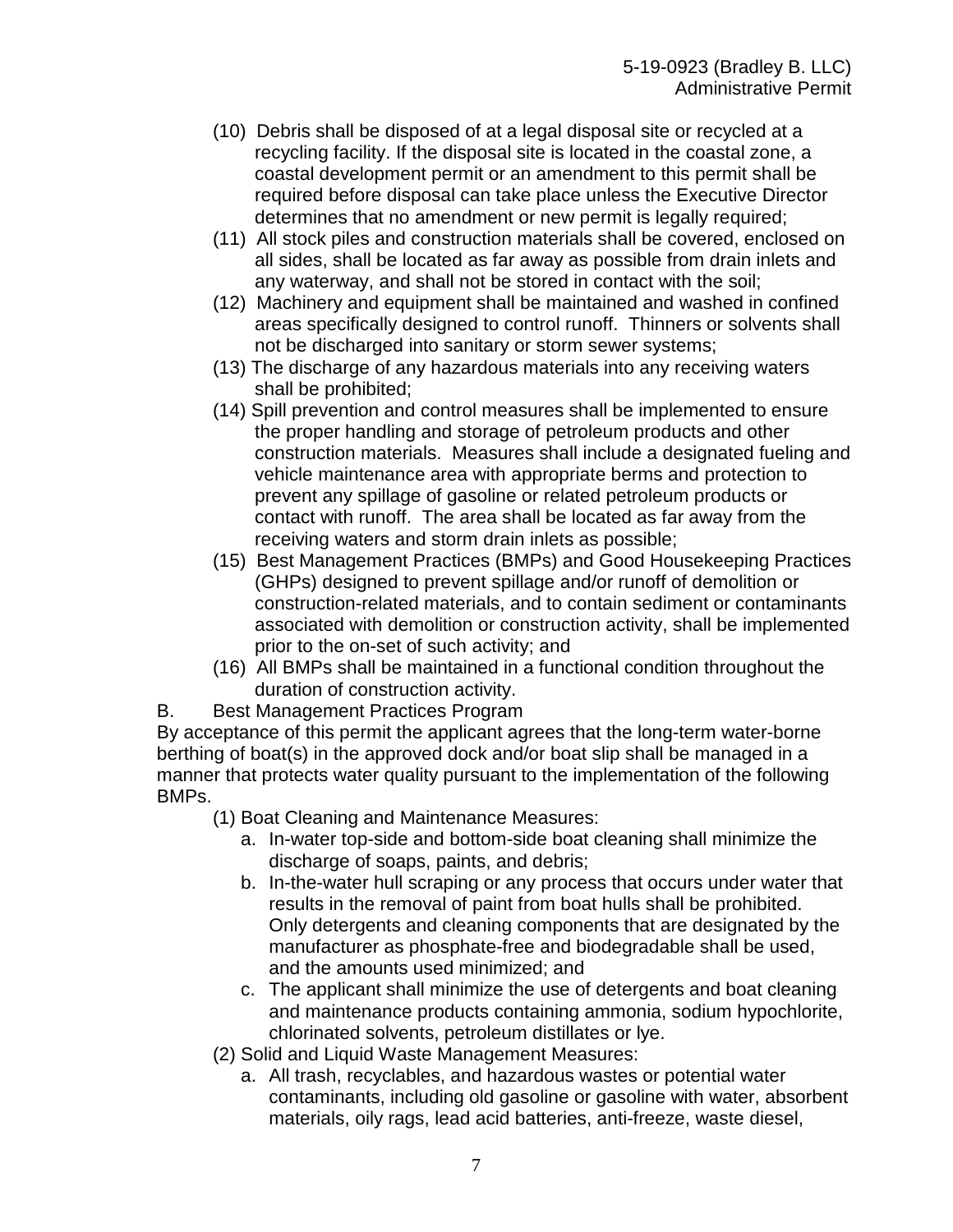kerosene and mineral spirits shall be disposed of in a proper manner and shall not at any time be disposed of in the water or gutter.

- (3) Petroleum Control Management Measures:
	- a. Boaters shall practice preventive engine maintenance and shall use oil absorbents in the bilge and under the engine to prevent oil and fuel discharges. Oil absorbent materials shall be examined at least once a year and replaced as necessary. Used oil absorbents are hazardous waste in California. Used oil absorbents must therefore be disposed in accordance with hazardous waste disposal regulations. The boaters shall regularly inspect and maintain engines, seals, gaskets, lines and hoses in order to prevent oil and fuel spills. The use of soaps that can be discharged by bilge pumps is prohibited;
	- b. If the bilge needs more extensive cleaning (e.g., due to spills of engine fuels, lubricants or other liquid materials), the boaters shall use a bilge pump-out facility or steam cleaning services that recover and properly dispose or recycle all contaminated liquids; and
	- c. Bilge cleaners which contain detergents or emulsifiers shall not be used for bilge cleaning since they may be discharged to surface waters by the bilge pumps.

### **2. Eelgrass Survey(s).**

- A. Pre-Construction Eelgrass Survey. Pre-Construction Eelgrass Survey. A valid pre-construction eelgrass (*Zostera marina*) survey shall be completed during the period of active growth of eelgrass (typically March through October). The preconstruction survey shall be completed within 60 days before the start of construction. The survey shall be prepared in full compliance with the "California Eelgrass Mitigation Policy" dated October 2014 adopted by the National Marine Fisheries Service and shall be prepared in consultation with the California Department of Fish and Wildlife. The applicant shall submit the eelgrass survey for the review and approval of the Executive Director within five (5) business days of completion of each eelgrass survey and in any event no later than fifteen (15) business days prior to commencement of any development. If the eelgrass survey identifies any eelgrass within the project area which would be impacted by the proposed project, the development shall require an amendment to this permit from the Coastal Commission or a new coastal development permit.
- B. Post-Construction Eelgrass Survey. If any eelgrass is identified in the project area by the survey required in subsection A of this condition above, within 30 days of completion of construction if completion of construction occurs within the active growth period, or within the first 30 days of the next active growth period following completion of construction that occurs outside of the active growth period, the applicant shall survey the project site to determine if any eelgrass was adversely impacted. The survey shall be prepared in full compliance with the California Eelgrass Mitigation Policy dated October 2014 (except as modified by this special condition) adopted by the National Marine Fisheries Service and shall be prepared in consultation with the California Department of Fish and Wildlife. The applicant shall submit the post-construction eelgrass survey for the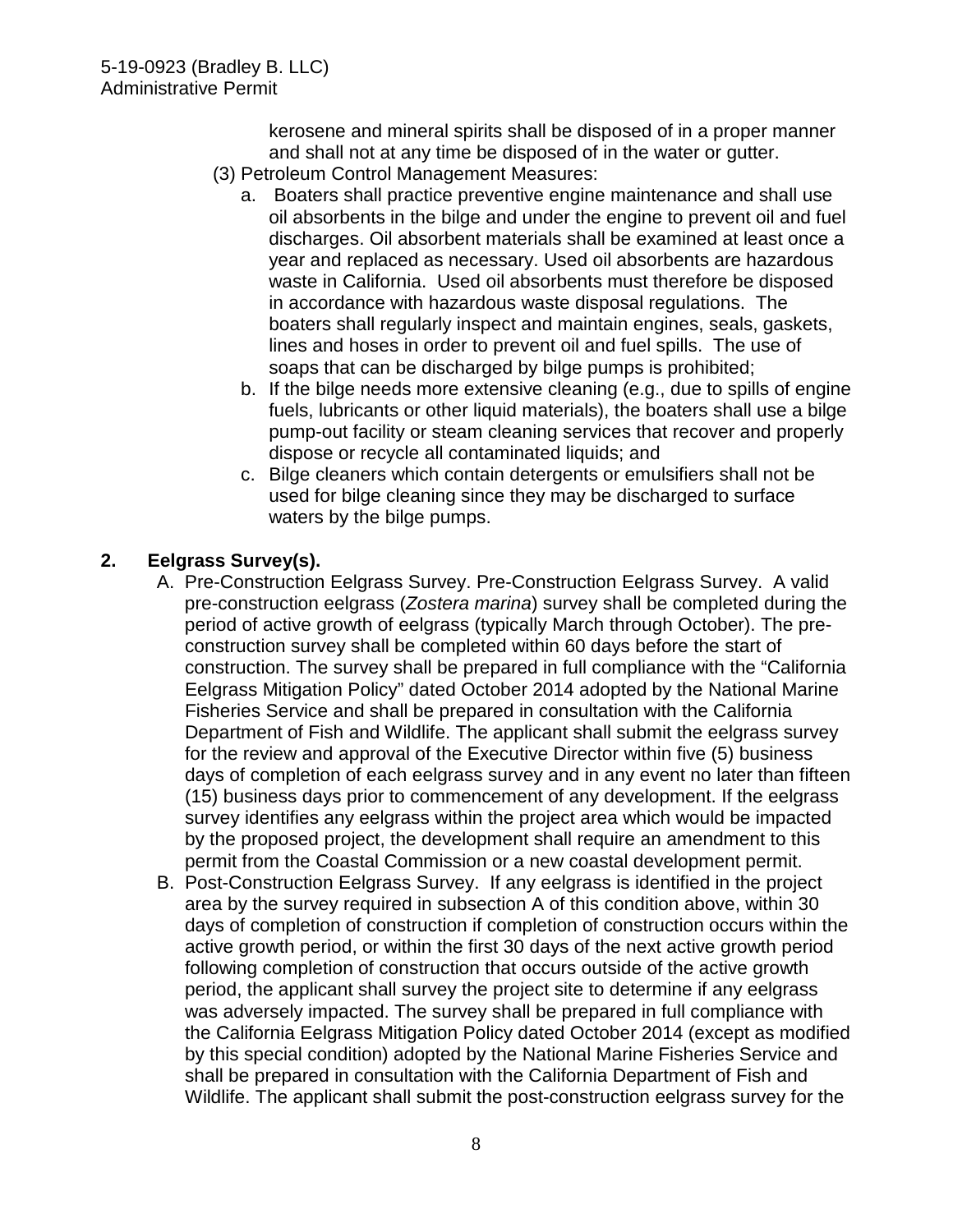review and approval of the Executive Director within thirty (30) days after completion of the survey. If any eelgrass has been impacted by project construction, the applicant shall replace the impacted eelgrass at a minimum 1.38:1 ratio on-site, or at another appropriate location subject to the approval of the Executive Director, in accordance with the California Eelgrass Mitigation Policy. Any exceptions to the required 1.38:1 mitigation ratio found within California Eelgrass Mitigation Policy shall not apply. Implementation of mitigation shall require an amendment to this permit or a new coastal development permit unless the Executive Director determines that no amendment or new permit is legally required.

#### **3. Pre-construction** *Caulerpa Taxifolia* **Survey**

- A. Not earlier than 90 days nor later than 30 days prior to commencement or re-commencement of any development authorized under this coastal development permit (the "project"), the applicant shall undertake a survey of the project area and a buffer area at least 10 meters beyond the project area to determine the presence of the invasive alga *Caulerpa taxifolia*. The survey shall include a visual examination of the substrate.
- B. The survey protocol shall be prepared in consultation with the Regional Water Quality Control Board, the California Department of Fish and Wildlife, and the National Marine Fisheries Service.
- C. Within five (5) business days of completion of the survey, the applicant shall submit the survey:
	- (1) for the review and approval of the Executive Director; and
	- (2) to the Surveillance Subcommittee of the Southern California Caulerpa Action Team (SCCAT). The SCCAT Surveillance Subcommittee may be contacted through California Department of Fish & Wildlife (858/467-4218) National Marine Fisheries Service (562/980-4043).
- D. If *Caulerpa taxifolia* is found within the project or buffer areas, the applicant shall not proceed with the project until 1) the applicant provides evidence to the Executive Director, subject to concurrence by the Executive Director, that all *Caulerpa taxifolia* discovered within the project and buffer area has been eliminated in a manner that complies with all applicable governmental approval requirements, including but not limited to those of the California Coastal Act, or 2) the applicant has revised the project to avoid any contact with *Caulerpa taxifolia*. No revisions to the project shall occur without a Coastal Commission approved amendment to this coastal development permit unless the Executive Director determines that no amendment is legally required.

#### **4. Public Rights**

The approval of this permit shall not constitute a waiver of any public rights that exist or may exist on the property. The permittee shall not use this permit as evidence of a waiver of any public rights that may exist on the property.